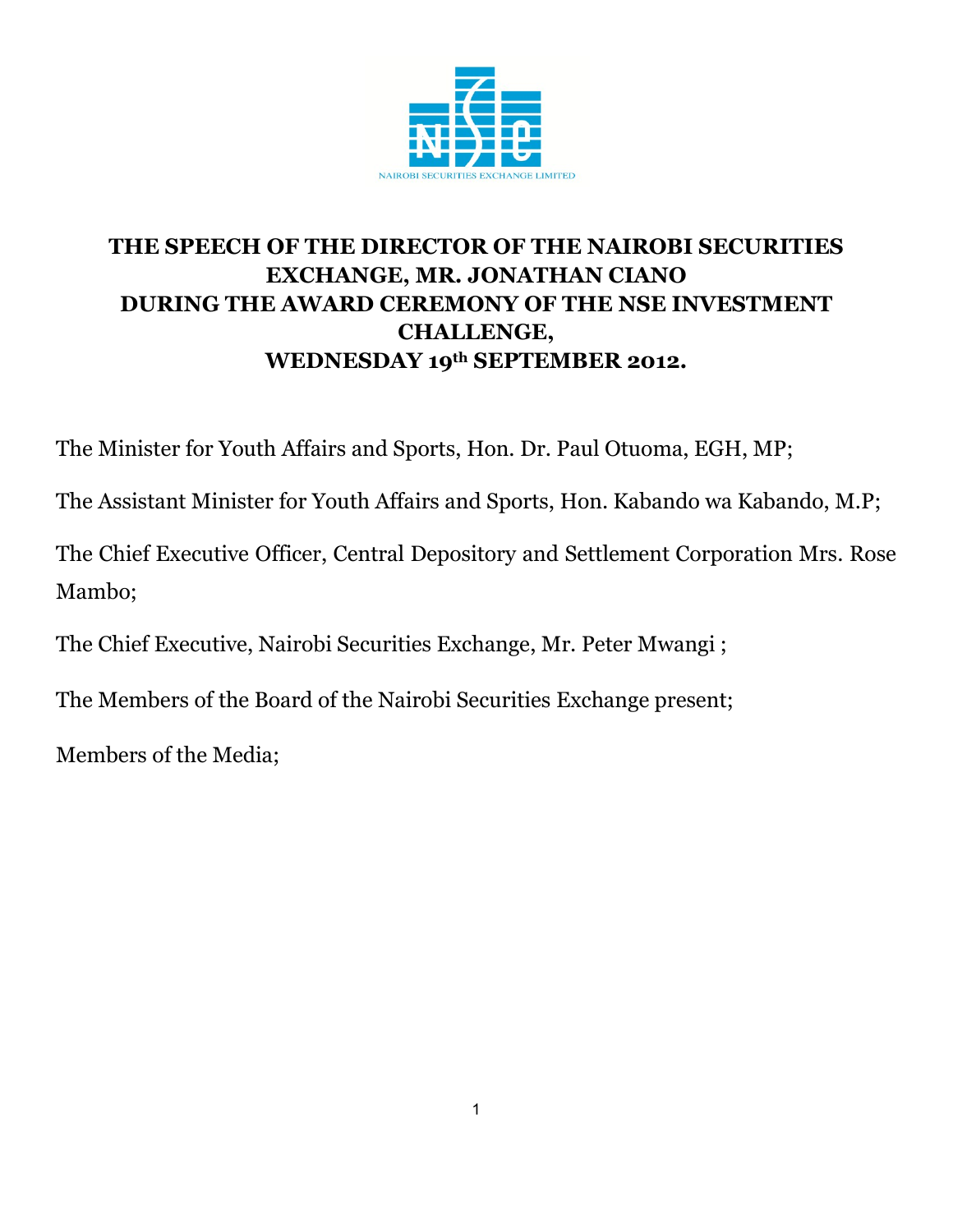## **Distinguished Guests,**

On behalf of the Board of Directors and Management of the Nairobi Securities Exchange, we are honoured by your presence and wish to take this opportunity to warmly welcome you to this occasion. Today we are honouring the winners of the 2012 NSE Investment Challenge.

I am also very pleased to inform you that the annual Investment Challenge is now the flagship Corporate Social Responsibility initiative of the Nairobi Securities Exchange.

We believe that it is our duty as a financial institution to help create a more knowledgeable society by increasing access to financial securities and also the understanding of securities markets information. An informed investor is an empowered investor. This in turn contributes to sustainable economic growth.

This initiative seeks to impart knowledge on investment in the securities market and create a culture of saving amongst the youth. The Challenge also creates an avenue of educating the youth on the prudent process of investment decision making and risk management. Our aim is to enhance financial management and entrepreneurial skills amongst the youth, who will use the knowledge to empower themselves and drive the Kenyan economy forward.

## **Ladies and Gentlemen,**

The Challenge is an annual initiative run by the Nairobi Securities Exchange, which runs for three (3) months (June to August) where students in tertiary learning institutions from all over the country get to compete on an online simulation of live trading at the Bourse.

Since its inception five (5) years ago, the Challenge has grown in leaps and bounds. This year we visited one hundred and seventy two (172) institutions of higher learning, and managed to inform eight thousand, two hundred and seventy eight (8,278)